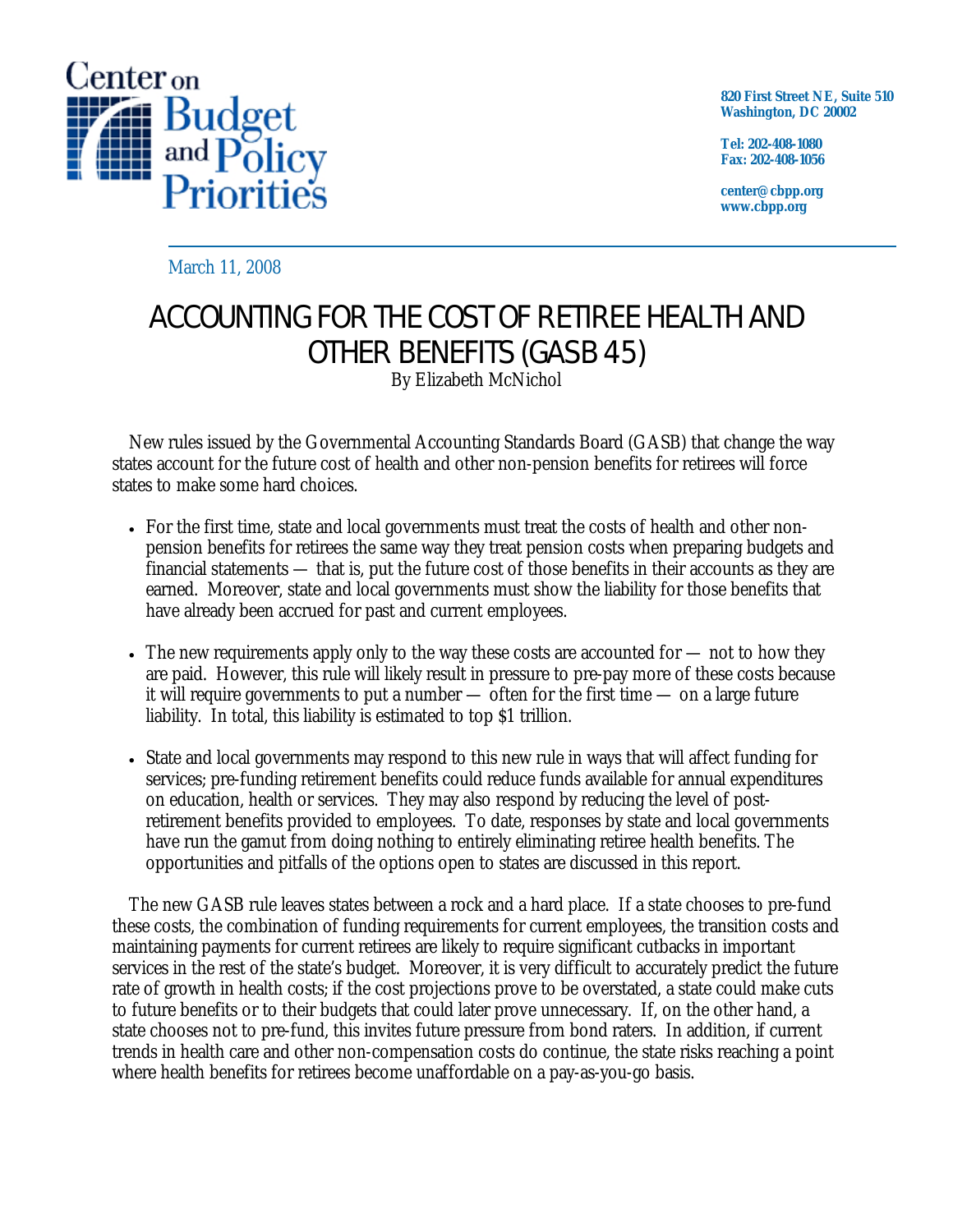#### **Background**

The compensation of state and local employees generally includes a pension and a health insurance benefit package. In many cases, coverage of some or all of the cost of health insurance continues after an employee retires from public service. Although the financial responsibility of the government is fairly similar for both pensions and health benefits for their retirees, retiree benefits other than pensions have traditionally been treated differently from pensions in government budgets and financial statements.<sup>1</sup>

#### Pension Costs are Pre-Paid

Pension costs are usually *pre-paid* — that is, most state and local governments have established dedicated trust funds where money is deposited to cover the anticipated costs of pensions for current and past employees. A state's annual budget shows the amount deposited in the trust fund to cover liabilities accrued that year as an expense of the general fund. In addition, the amount that is withdrawn from the trust fund to be spent on pensions for current retirees is shown as an expense of the *trust fund* rather than of the annual budget. States and local governments are also required to calculate and show an estimate of the future costs of public employee pension benefits in the governments' annual financial statements in order to meet generally accepted accounting procedures for state and local governments. These also include estimates of the funding ratio — the share of the future liability that is covered by the assets in the pension trust fund. Currently, the assets in state and local pensions are sufficient to cover 87 percent of future liabilities on average.

## Financing of Retiree Health and Other Non-pension Benefits is Typically Pay-As-You-Go

Traditionally, the treatment of the future costs of health and other non-pension benefits for retirees has been very different from that of pensions. Rather than pre-paying these benefits through deposits to a trust fund, most state and local governments appropriate money in their annual budgets for the annual premium costs of retiree health insurance or other benefits. This is known as *pay-as-you-go*.

One of the main reasons for the difference in the treatment of pension costs and retiree health costs is that state and local governments have never been required to calculate and report the future cost of non-pension retiree benefits promised to current and past employees. Very few have done so voluntarily. In contrast, state and local governments have been required to report pension costs for future retirees since the early 1990s. In addition, at least on a legal basis, the obligation of state and local governments to pay retiree health costs is typically less binding than their obligation to pay pension benefits. Public employee pension benefits are often guaranteed in a state's constitution while health benefits are not. Finally, the amount of pension that will be paid to any retiree is a known amount — determined by formula — while health insurance costs after retirement cannot be predicted with certainty.

 $\overline{a}$ 

<sup>&</sup>lt;sup>1</sup> In a number of state and local governments, there is a question of whether the government's legal requirement to continue to pay retiree health benefits at the level promised is as strong as the requirement to pay pension benefits.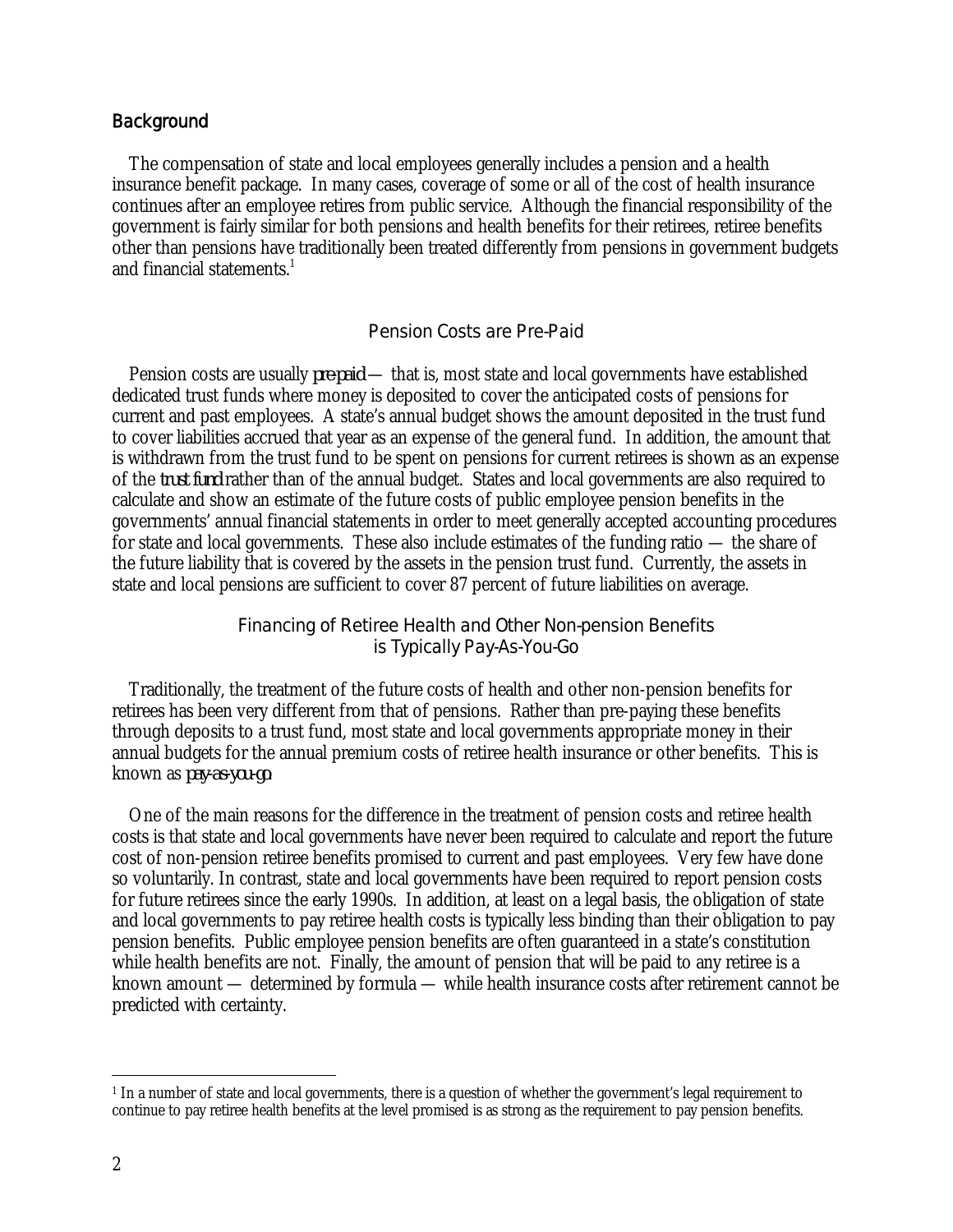#### What is GASB?

This is how the Governmental Accounting Standards Board describes itself:

The Governmental Accounting Standards Board or GASB is an independent, private-sector, not-for-profit organization that — through an open and thorough due process — establishes and improves standards of financial accounting and reporting for U.S. state and local governments. Governments and the accounting industry recognize the GASB as the official source of generally accepted accounting principles (GAAP) for state and local governments.

The GASB is not a federal agency. The federal government does not fund GASB, and its standards are not federal laws or rules.

Source: GASB at a Glance, Governmental Accounting Standards Board fact sheet, updated, July 16 2007.

#### GASB Rules Will Change Reporting of Retiree Health

The treatment of retiree benefits other than pensions is changing as the result of a rule issued by the organization that sets accounting standards for the public sector — the Governmental Accounting Standards Board (GASB.) These standards govern the annual financial reports used by bond rating agencies and others to determine the fiscal health of state and local governments.

 In June 2004, GASB issued statement number 45 which requires that state and local governments move from a cash (pay-as-you-go) basis for accounting for the costs of benefits other than pensions to an accrual basis. In other words, instead of just showing the amount that the government is paying each year to employees that are already retired, it must estimate and show the total amount that will be owed to all its employees to date — current and past — when they are retired. The most costly retiree benefits are medical insurance including dental, vision and prescription drug benefits. In addition, costs for life insurance, legal, long-term care and disability benefits outside a pension plan are included in the GASB 45 definition. The box on page 5 shows the information required using Maryland as an example.

 GASB 45 applies *only* to the way the costs are accounted for — that is, how they are shown in the government's financial statement. It does not, in and of itself, mandate how the government pays for these costs. As described below, however, it can have expenditure implications.

 The GASB 45 requirements went into effect for all states for fiscal year 2007-2008 budgets. In addition a number of large local governments will be required to report these costs in their upcoming budgets. The requirements are being phased in over the next two years for smaller local governments.

 The cost of retiree benefits other than pensions is large. Estimates of the total liability — the present value of future costs — for all state and local governments ranges from \$1 trillion to \$1.3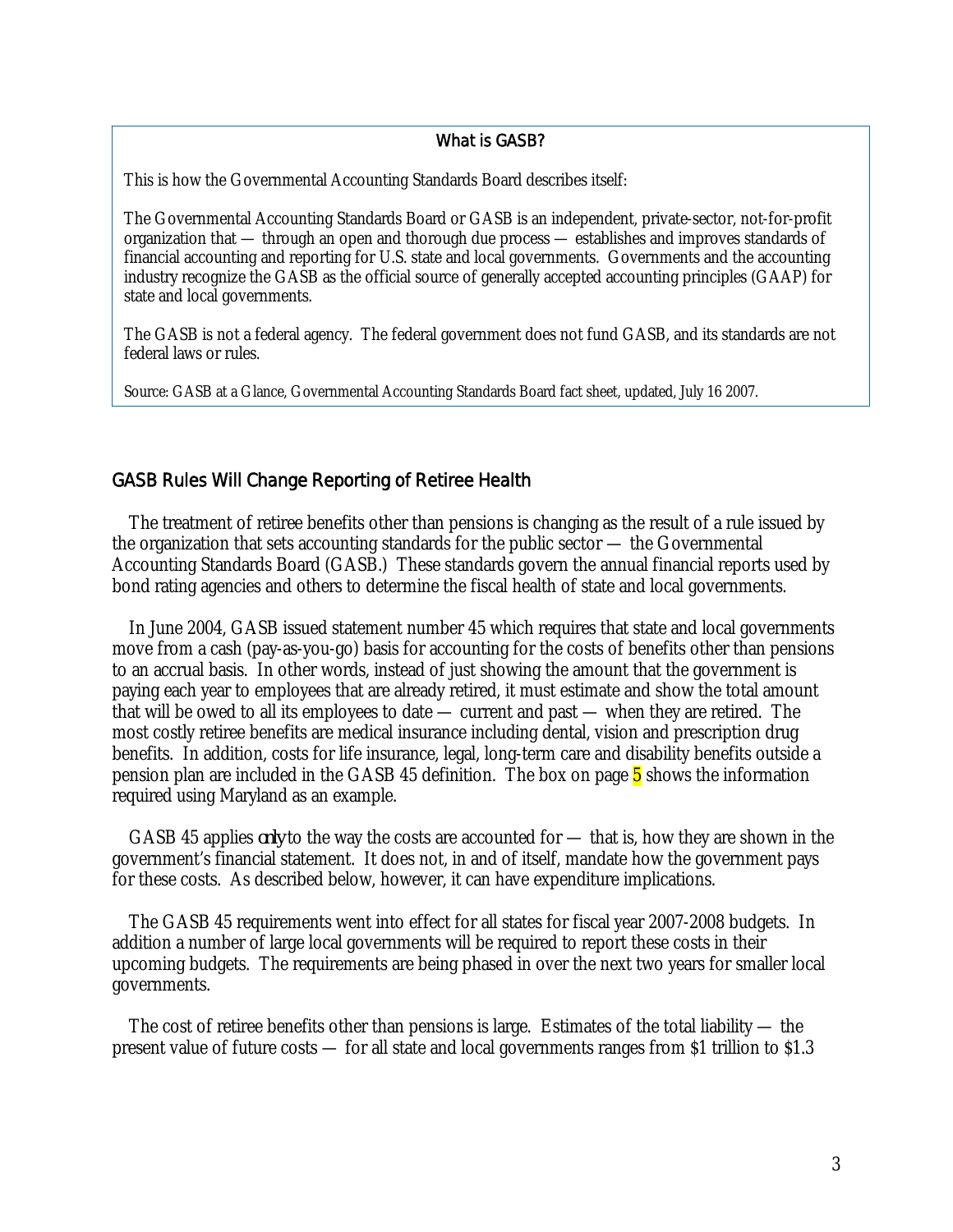trillion over the next 30 years.<sup>2</sup> This compares to the estimated \$2.4 trillion in future pension liability.

 While the future cost of OPEB (Other Post Employment Benefits) is lower than the future cost of pensions, OPEB's immediate impact on state fiscal situations has the potential to be greater because it is a new requirement. The reason for this lies in how states have traditionally handled these two retiree benefits. For a long time, most states have routinely set aside money in a trust fund to pay for current and future pension costs. These funds currently contain enough assets to cover 87 percent of expected costs on average. $3$  As noted above, benefits other than pensions have traditionally been handled on a pay-as-you-go basis.

## State Bond Ratings Are Potentially Affected

 Complying with GASB 45 will force state and local governments to put a number on a significant future unfunded liability. State and local governments and bond rating agencies have known for a long time that the costs of retiree health care for public employees are large and growing. However, they generally have not had an estimate of how large the future cost may be. If this liability is large and the state does not have a plan to address it, this could affect a state's bond rating and the cost of borrowing money (i.e. the interest rate it must pay to lenders).

 So far, the bond rating agencies are saying that they won't consider it a negative if states don't prefund their retiree health liability right away. They do seem to want to see a plan to deal with the liability and trends may matter in the future. For example, it could be a problem if a state has a large and growing liability for retiree health and has not identified a way to pay for it. Or, if several states do start pre-funding some or all of their retiree health liabilities, bond raters may look more favorably on those states compared to pay-as-you-go states in the future.

## Other Parts of Budget May Be Squeezed

 The way that state and local governments act to address this liability will affect their budgets. Once the dollar amount of these future liabilities has been identified, there may be pressure for state and local governments to begin to set funds aside now to pay future costs — as they do with pension obligations. As noted, government officials may be concerned about the impact on the state's bond rating if they do not pre-fund. Or, they may simply consider it prudent fiscal policy to reduce future liabilities. Public employees or their unions may want the increased security that a trust fund would bring.

 If a state decides to set money aside each year for this liability, it would have to appropriate an amount over and above the cost of paying the state's share of the health insurance costs for employees who have already retired. This would put a strain on other parts of the state budget as these funds would not be available for other purposes.

 $\overline{a}$ 2 Credit Suisse, You Dropped a Bomb on me, GASB, March 22, 2007 http://online.wsj.com/public/resources/documents/DroppedB.pdf

<sup>3</sup> The remaining unfunded liability equaled about \$340 million in 2005.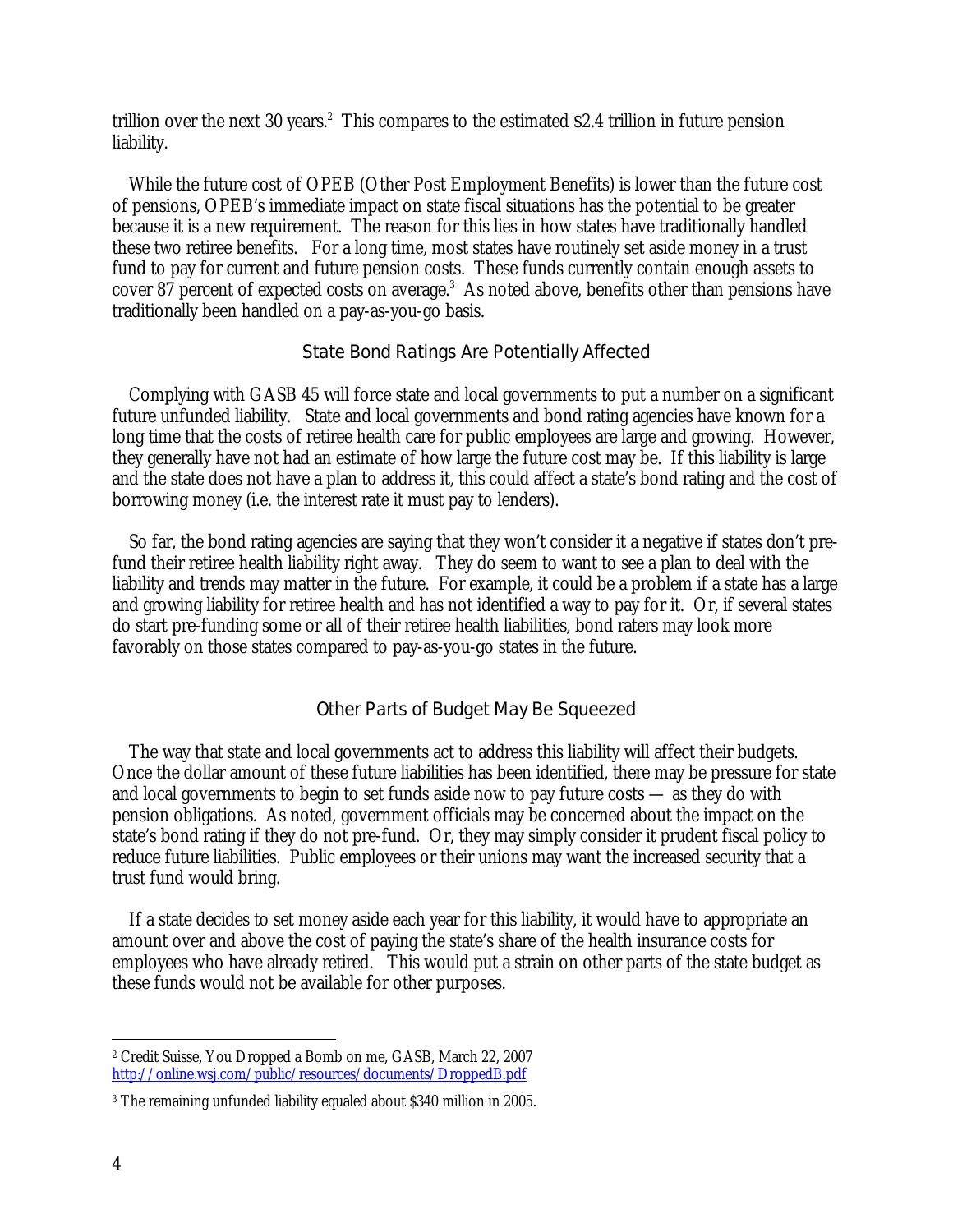### What Does GASB 45 Require? — An Example

GASB 45 requires that state and local governments begin to report the estimated future cost of retiree health benefits and other non-pension benefits for retirees as soon as they have been earned, just as they currently do for pension benefits.

 Table 1 compares Maryland's pension cost information to the information on retiree health costs. Maryland operates its pension on a pre-paid basis. It reports the amount of the annual contribution to the pension trust fund<sup>a</sup>, the amount that is withdrawn from the fund to make pension payments as well as the total assets in the trust fund. In addition, the state reports an estimate of the total amount that the state would need to have on hand to pay all pensions promised to current and past retirees and shows the funding ratio — a comparison of the assets on hand to the total amount needed. All of the pension information in Column A can be found in either the budget or the financial report published by Maryland each year.

| <b>Maryland Pension and Retiree Health Costs - FY2006</b> |                                     |                                               |
|-----------------------------------------------------------|-------------------------------------|-----------------------------------------------|
|                                                           | (A) Pension<br>(currently reported) | (B) Retiree Health<br>$(after GASB 45)$ $(1)$ |
| Assets                                                    | \$35.795 billion                    |                                               |
| <b>Liabilities</b>                                        | \$43.243 billion                    | \$24.400 billion                              |
| <b>Funding Ratio</b>                                      | 82.8%                               | $0\%$                                         |
| <b>Payments to Retirees</b>                               | \$1.931 billion                     | \$311 million                                 |
| <b>Trust Fund Deposits</b>                                | \$936 million                       | \$634.0 million needed                        |
| (Normal Cost)                                             |                                     |                                               |

(1) Before GASB 45, only the \$311 million paid to retirees was reported.

Retiree health, in contrast, is operated on a pay-as-you-go basis. There is no trust fund. In FY2006, Maryland reported only one number — the \$311 million it paid for health benefits for employees who have already retired. GASB 45 changes this. States are not required to pre-fund but they are required to calculate the amount of funds that would be needed to prefund their retiree health benefits and report the normal cost of these benefits— the projected cost of retiree benefits earned by Maryland state employees each year — as well as the amount of assets it would need to have on hand to cover the costs of retiree health benefits promised to current and past employees. Column B shows these amounts for Maryland. The assets and funding ratio equal zero because Maryland had no trust fund or other assets set aside for retiree health costs in FY2006.

 GASB 45 also requires that states determine the Annual Required Contribution (ARC). The ARC equals the sum of (1) the annual amount that would be needed to fully fund the trust fund over the course of 30 years for past liabilities(estimated to equal \$1.325 billion), and (2) the normal cost (\$634.0 million). Maryland's Annual Required Contribution of \$1.959 billion (\$634.0 million plus \$1.325 billion) is considerably more than the \$311 million that Maryland is currently paying for retiree health on a pay-as-you-go basis.

 The state's full liability (\$24.4 billion) does **not** have to be "booked"b in the state's financial statement but there are two amounts that must be booked under GASB 45 rules. The first is the Annual OPEB cost (which basically equals the Annual Required Contribution) which must be booked as an expense in the Government-wide financial statements.

 In addition, a liability must be reflected in the statement of assets and liabilities if the state doesn't make the full Annual Required Contribution. This only needs to be recorded going forward. So, for FY2008, this amount will equal zero. In future years it will be the cumulative amount of the ARC that has *not* been made. If the state pays the full ARC each year, the liability will equal zero.

a) Each year Maryland makes a deposit into the trust fund. This deposit equals the amount of money that would be required to pay pension costs accrued by employees that year after earning interest. This is known as the normal cost.

b) "Booked" is an accounting term which means that the liability or expense shows up on the organization's official financial statements.

\_\_\_\_\_\_\_\_\_\_\_\_\_\_\_\_\_\_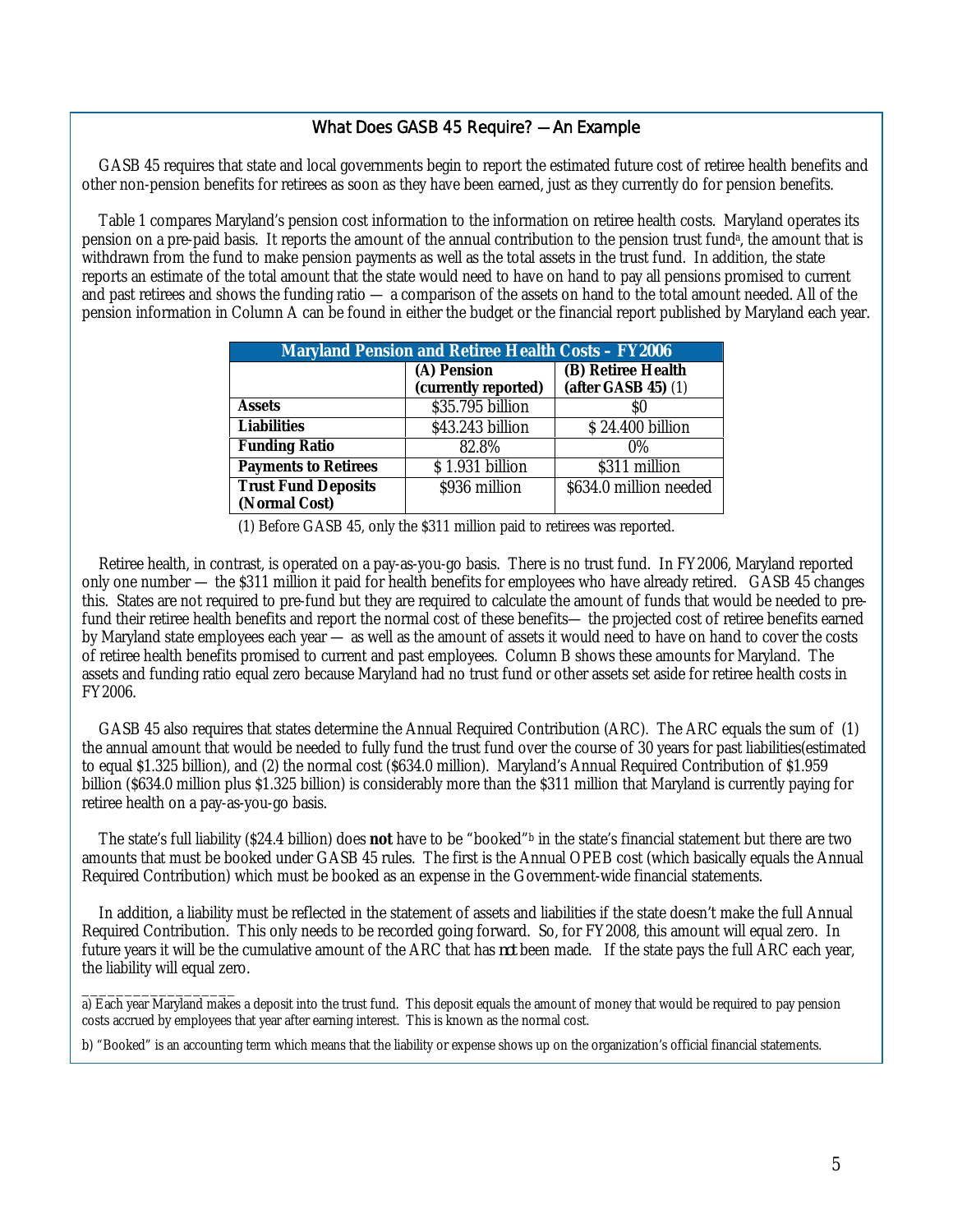#### Texas Plans to Continue to Use Pay-As-You-Go Funding

The state of Texas offers a retiree healthcare plan to state employees. The retiree health system of Texas — like that of most states — is funded on a pay-as-you-go basis. That is, Texas has no assets allocated for future payments but rather pays its share of retiree health care costs with an annual appropriation. Texas plans to continue to fund its retiree health system on a pay-as-you-go basis. The state does not plan to establish a trust fund or appropriate monies to pre-fund retiree health costs.

As of this year, Texas is not unusual in continuing to pay for retiree health care on a pay-as-you-go basis — many state and local governments have the same plan.

What is unusual is that Texas has also decided not to comply with the provisions of GASB 45 that require that a state calculate its future liability whether it intends to pre-fund these costs or not. The comptroller of the state of Texas argues that it has no future liability because retiree health benefits are not a *legal* obligation of the state. Each year the Texas legislature decides whether to grant these benefits to retired state employees as a part of the state budget process. Furthermore, the comptroller argues that it would be impossible to estimate an accurate figure for the unfunded liabilities even if they were not subject to legislative changes because of the uncertainty of the rate of growth in health care costs and of interest rates so far into the future.

In the spring of 2007, Texas enacted a law that effectively exempts the state and local governments in Texas from complying with the provisions of GASB 45.

Sources: Texas House Bill 2365 and fiscal note; "Bill would protect Texans from costs of accounting rule", op-ed by Comptroller Susan Combs, State Senator Robert Duncan and State Representative Vicki Truitt, Austin American Statesman, June 8, 2007.

#### Public Employee Benefits May be Cut

Alternatively, a state could decide to reduce the size of its GASB 45 liability by cutting benefits for existing or future employees. In many states, the cost of paying for retiree health benefits on a payas-you-go basis has been increasing as health care costs rise and the number of retirees increase as the population ages. States already face pressures to reduce these costs by scaling back benefits. The publication of estimates of the future cost of these benefits may increase these pressures.

#### What States Can Do

There are a host of possible ways to fund the current and future costs of retiree health and other post-employment benefits.

#### Continue As Pay-As-You-Go

Some states will decide to continue on a **pay-as-you-go** basis. This means annually appropriating the money needed to pay the costs of health and other non-pension benefits for current retirees. Most states currently fund non-pension retiree benefits this way. Texas plans to continue with payas-you-go funding for the state and has passed legislation that would exempt local governments in Texas from having to calculate anything except the cost of continuing to use pay-as-you-go to fund non-pension benefits for retirees. (This has the effect of exempting governments in Texas from GASB 45.)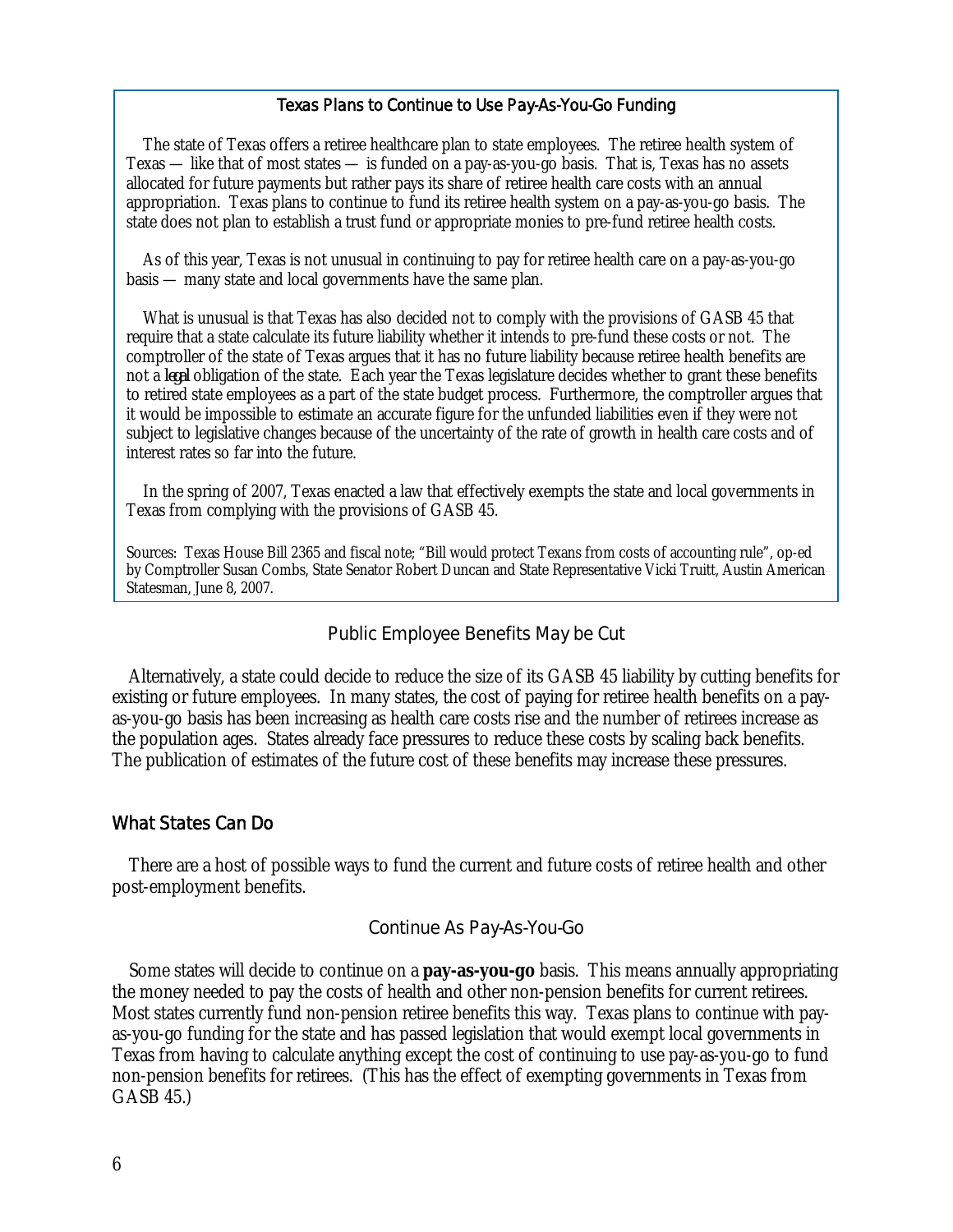### Maine Recently Established a Trust Fund for Retiree Health Benefits

The state of Maine offers a retiree healthcare plan to state employees and to teachers. Maine's retiree health system — like that of most states — is funded on a pay-as-you-go basis. That is, Maine has no assets allocated for future payments but rather pays its share of retiree health care costs with an annual appropriation.

When Maine calculated its future liability for retiree health costs in 2006, as a result of the issuance of the GASB 45 rule, the state estimated a total liability for retiree health benefits for state employees equal to \$3.2 billion to \$4.8 billion. The state's current ratio of assets to liabilities equals zero percent; that is, they have no assets dedicated to offset this liability.

In 2007, the state established the Irrevocable Trust Fund for Other Post-Employment Benefits. The proceeds of this fund are to be used to pay the state's share of the costs of retiree health benefits. Beginning in FY 2008, the state will appropriate and deposit each year an amount equal to the state's obligations for current retirees (the pay-as-you-go amount) plus an amount equal to the estimated future cost of benefits for active employees. In addition, annually beginning in the FY2010 fiscal year, the state will begin to reduce the state's accrued unfunded liability for past and current employees by annually appropriating and depositing an amount that is sufficient to eliminate that liability in 30 years or less.

By not beginning the deposits that will reduce accrued liability until 2010, Maine has postponed the decision about how to pay for these costs. When the state prepares its FY2010-11 biennial budget, it will have to decide whether to cut spending in other parts of the budget or raise revenues to meet this new expense.

Source: Part RRR of Maine Public Law, Chapter 240 123rd Legislature, First Regular Session.

There are advantages to continuing to fund retiree health on a pay-as-you-go basis:

- There would be no immediate budget impact as the state would not be significantly changing the amount of funding needed each year.
- As a result there would be no immediate need for additional revenue or reductions in health or other benefits.

The pay-as-you-go approach comes with disadvantages as well.

• As the population ages and longevity increases, most states will have a greater ratio of retirees to workers in the future than they do now. In addition, if current trends continue, health care costs are projected to grow at a rate that is in excess of many states' rate of budget and revenue growth. Whether the state calculates or funds liabilities or not, retiree benefits may become unaffordable in the future. If the state has not put money aside, it will not have time to come up with a solution to the problem of rising costs. As a result, a state may have to cut back benefits that employees are expecting and have included in their retirement plans, or may be forced to raise revenues on short notice or cut back state services.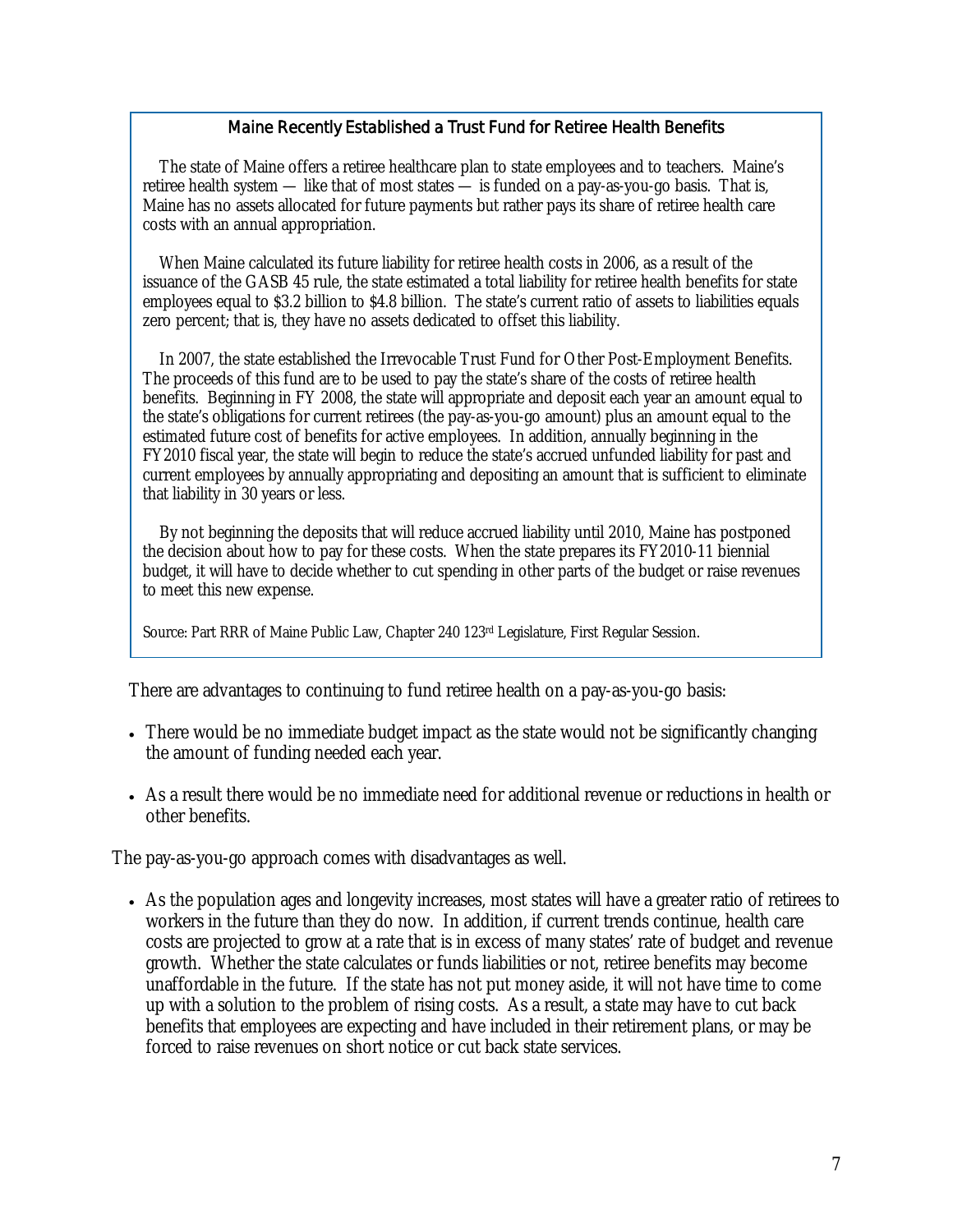## Ohio Will Continue to Pre-fund Retiree Health Benefits

Ohio state employees with 10 or more years of service qualify for retiree health insurance. The percent of cost covered by the state increases with years of service until it reaches 100 percent at 30 years of service.

The state's share of the cost of this benefit is paid from the state's Healthcare Trust Fund. Each year the employer (the state of Ohio) makes contributions to this fund for active employees. In 2006 the state's contribution equaled 4.5 percent of payroll.

Ohio's retiree healthcare plan is well-funded compared to other states. As of December 31, 2005 assets in the fund equaled \$11.1 billion — some 35 percent of the state's estimated accrued liability (\$31.1 billion).

Ohio measures the health of its retiree health trust fund by calculating the number of years of benefits that could be paid from the assets of the fund. Their goal is to maintain enough monies in the trust fund to cover between 15 and 25 years of payments. As of 2006, the state was well within this range with an estimated solvency of 22 years.

Ohio's public employee health benefits are well-funded compared to other states but this status has come with some costs. In addition to setting aside money in a trust fund to help pay for future retiree health benefits, the state moved to contain costs by capping lifetime benefits and increasing deductibles and co-payments for state retirees — actions that reduce the value of those health benefits.

Sources: State of Ohio Comprehensive Annual Financial Report for the fiscal year ended June 30, 2006 and Ohio Public Employees Retirement System press releases.

• States that continue with pay-as-you-go will be required by GASB rules to show a growing liability for future costs in its annual financial statements. This could have a negative impact on the state's bond rating and the cost of borrowing money. Even if a state refuses to calculate future liabilities, as Texas has, bond raters or outside organizations could make an estimate of what it might be and act accordingly.

## Switch to Pre-funding

Another approach that states can take is to fully or partially pre-fund these retiree health costs.

Some of the advantages of pre-funding include the following:

- Setting money aside at the time that employees accrue the right to retiree health benefits strengthens the state's promise to its employees by ensuring that there will be funds available for that benefit. This may help states attract and keep well-qualified employees.
- Pre-funding allows the state to plan ahead. Each year, the state must pay its share of health insurance costs for current retirees. If the state has set aside assets in a trust fund or reserve for this purpose, it can draw on those funds to make these payments rather than appropriating the funds each year. Some years, health care costs may go up more than anticipated as the result of changes in the number of eligible retirees or higher-than-expected cost increases. If a state has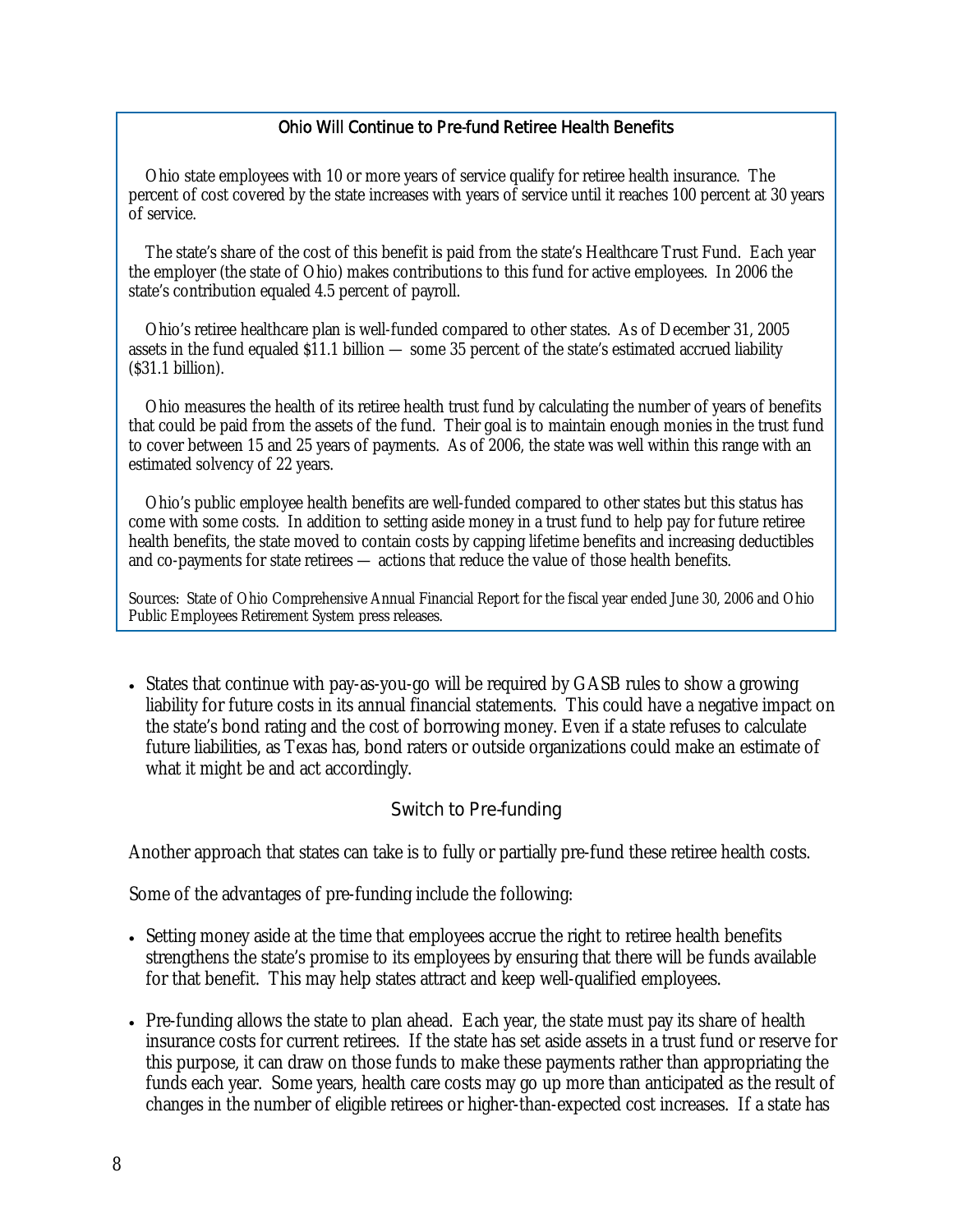built up reserves, it can draw down more than expected and take some time to determine how to build the reserves back up.

- A reserve could also be helpful if an economic slowdown reduces state revenues or the state faces unexpected expenditures in other parts of the budget due to a natural disaster or other crisis. If the state maintains a reserve, it can postpone one year's deposit while still paying its share of health insurance costs for state employees who have already retired.
- Pre-funding also allows employees to plan ahead. Any changes to the benefit structure that are required to make the health care costs affordable to the state can be put in place well before employees need to draw benefits on which they have relied.
- Setting aside money for future health benefits for retirees fund will reduce or eliminate any future liability that GASB 45 requires that the state show in its financial statement, thus improving its fiscal status for bond raters. It also allows the state to take advantage of the compounding effect of interest. A completely pre-funded retiree health plan will require smaller annual contributions to fund a given level of health insurance than a pay-as-you-go system.

Some of the disadvantages to pre-funding that are common to all types of pre-funding include:

- During the transition period, when a state is both paying for benefits for current retirees from the general budget and building up the trust fund, the funding requirements will be greatly increased compared to the pay-as-you-go system most states use now. The annual cost could be triple or more current annual costs. Meeting these higher costs could require tax increases or significant reductions in other services.
- If a state pre-funds, it may lose some of the flexibility to reduce retiree benefits in the future, because setting up a fund could create a stronger legal right to the benefits than exists with a pay-as-you-go system.
- Another concern is that a state when faced with the estimated bill for pre-funding may overreact and cut benefits when it is not really necessary. Estimates of the funds needed to prefund are the product of many variables including future health costs and future interest rates over a period of 50 to 70 years. There is a general consensus that the current rate of growth of health care costs is unsustainable and that the nation's system for funding health care is likely to change in some way. This makes it very difficult to accurately predict what the future rate of growth will be. If the cost projections prove to be overstated, a state could make cuts to future benefits that could later prove unnecessary. Similarly, if a state's return on its funds proves higher than expected it may find that it has cut benefits more than needed.

# Ways to Pre-Fund

 There are two main ways to pre-fund these costs. One is to appropriate monies for prefunding as part of the budget process, particularly in years in which "surplus" funds are available. The second is to establish a trust fund that the state is legally bound to use only for this purpose.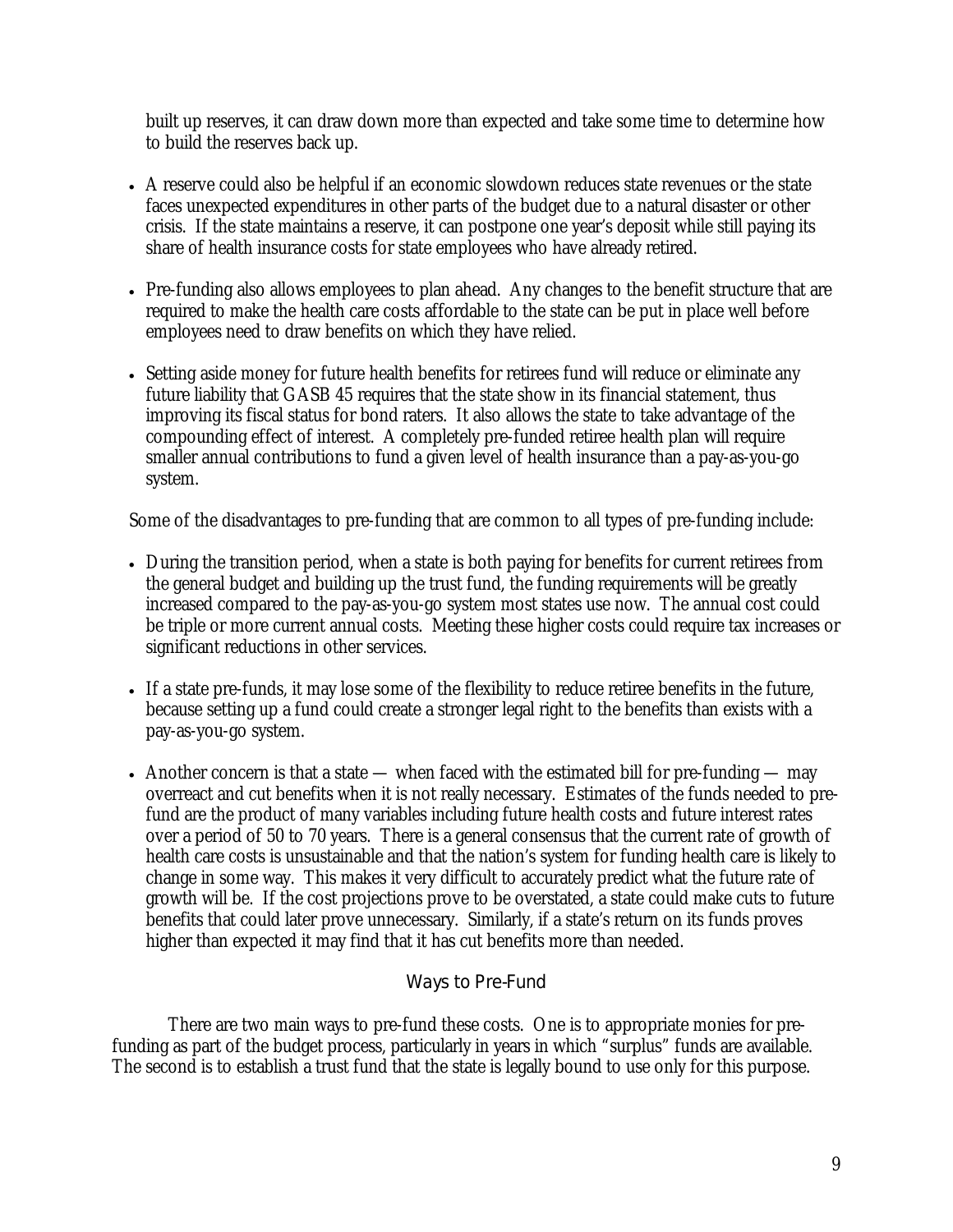#### North Carolina has Cut Retiree Health Benefits

Until 2006, North Carolina provided fully subsidized retiree health benefits to employees after they had worked for the state for five years. Beginning in 2006 the length of time that a new employee has to work to "vest" in the state's retiree health plan — that is, to become eligible for fully subsidized health benefits after retirement — was increased dramatically to 20 years. Employees will become eligible for a subsidy of 50 percent after working 10 years for the state. The subsidy will increase each year until it reaches 100 percent after 20 years of service. Employees with less than 10 years of service will not receive retiree health benefits. This change applies only to new employees hired after October 1, 2006.

Over time, the increase in the vesting requirement will reduce North Carolina's costs for retiree health by reducing the number of retirees eligible for state subsidies and the average size of the subsidy.

Source: North Carolina State Health Plan, News Archive, December 7, 2006.

- Annual appropriations in excess of pay-as-you-go amount: State or local governments could appropriate money each year (or some years) above the amount needed to pay benefits for current retirees. The excess could be set aside in a reserve.
- A trust fund: State and local governments could establish a trust fund dedicated to paying future non-pension retiree benefits. Alabama voters approved the establishment of a trust fund in June 2007. Ohio already deposits money in its pension fund for this purpose. Establishing a trust fund is similar to the way most governments currently fund pension benefits. The state would then have to decide where to get the money to deposit in this fund. Options include transfers from budget surpluses, employee or employer contributions based on payroll, annual appropriations, issuing bonds or depositing the proceeds of asset sales.

In addition to the general pros and cons of pre-funding, setting up a non- revocable trust fund allows the state to assume a higher interest rate under the GASB rules. A higher interest rate assumption means that the state can reduce or eliminate the future liability on its books with smaller deposits.

Some states plan to issue bonds to fill a trust fund. Borrowing money to establish a trust fund replaces the one type of payment stream with another. The state would have to make payments to reduce the debt rather than to fill the trust fund. The potential advantage comes because the state can earn interest on the proceeds of the borrowing which have been deposited in the trust fund. If the interest rate "spread" remains favorable — that is, the interest paid to lenders is less that the amount earned by the fund — the state will make money from the borrowing. In addition, issuing bonds may do more to guarantee funding for retiree health benefits because the debt becomes a legal obligation that the state is required to pay.

This strategy does carry significant risks. Issuing bonds for future non-pension retiree benefits carries the same basic risks as bonding for future pension costs. If the interest rate that determines the costs to the state of borrowing – paying back those who bought the bonds – ends up being higher than the interest that the state is earning on the funds deposited in the trust fund, this method will be more costly than either appropriating funds for the trust fund or pay-as-you-go.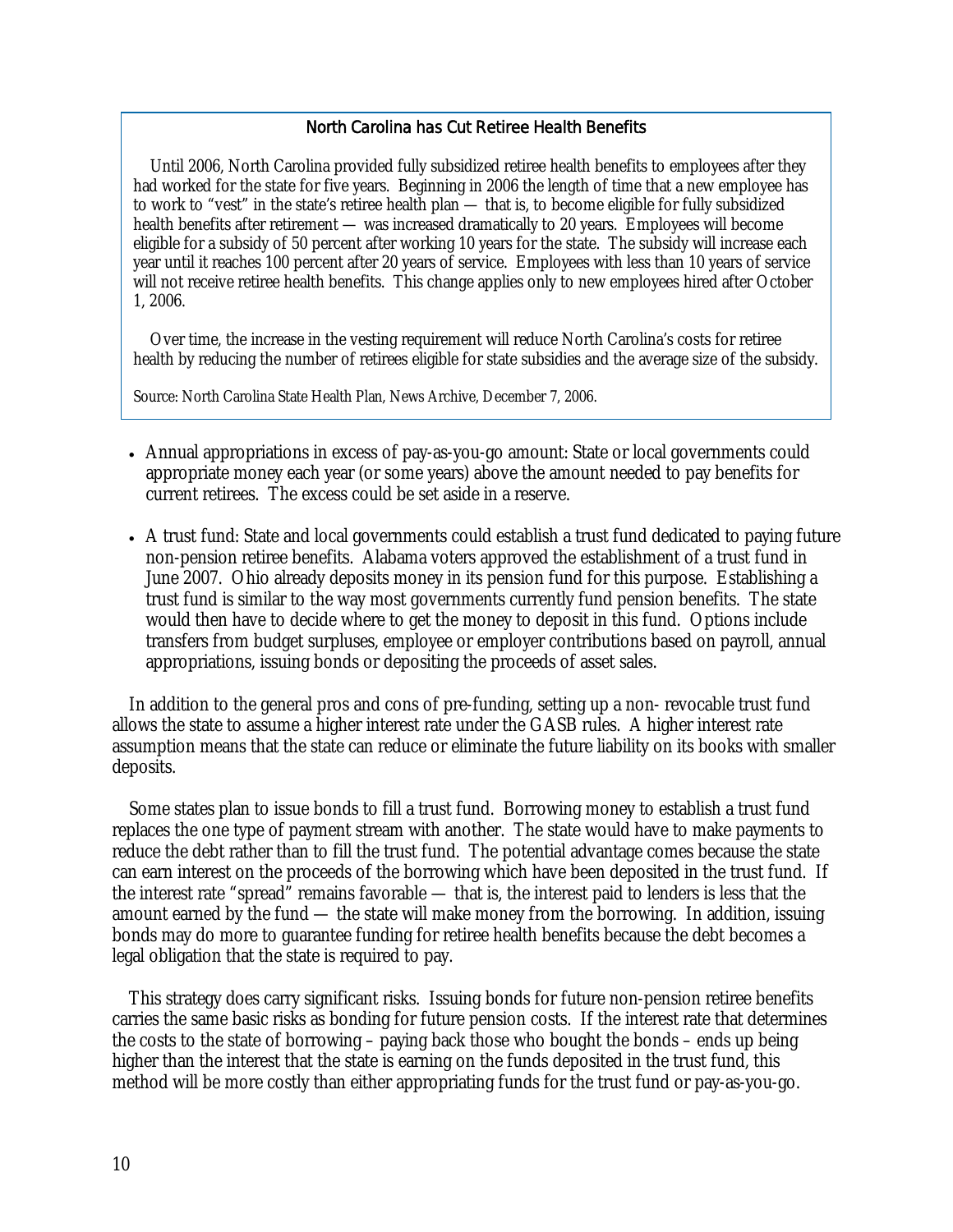This could also put future benefits at risk if the trust fund attempts to get higher interest rates by relying on risky investments.

# Cost-Cutting Measures

Another approach states could take is to reduce or eliminate the future liability by significantly cutting retiree health benefits. Utah and North Carolina have taken this approach.

The advantages of this approach include:

• Eliminating retiree health and other benefits for retirees would eliminate the liability that a state would have to estimate and report. There would be no need to set aside funds for the future cost because it would be zero. A less drastic measure of eliminating benefits for future employees while maintaining it for current and past employees would reduce but not eliminate the liability.

There are a number of disadvantages to eliminating retiree health benefits from the perspective of both the employees and state governments.

- The complete elimination of retiree health benefits would break a promise to current and past employees, some of whom have made career with the government. In some cases these changes may not be legal for current and past employees and may result in extended legal battles. In places where employees are unionized, eliminating retiree health benefits would require negotiations that are likely to be difficult.
- The elimination of retiree health benefits may make government jobs less attractive and hinder the recruitment and retention of well-qualified employees.
- If a state eliminates only the retiree health benefits for future employees, it will not see the benefits for a long time but the political and recruitment problems would likely come immediately.

# **Conclusion**

The affordability of retiree health benefits is a huge issue for public employees and public employers. It is an important part of the national debate over healthcare costs and coverage. The issuance of GASB 45 sheds a bright light on the problems that state and local governments are having and will continue to face in meeting these obligations.

While the numbers involved seem large, there is no need for state and local governments to overreact and make hurried decisions. Last year, in a speech discussing the state of California's estimated liability for retiree benefits which equals between \$30 and \$50 billion, State Comptroller John Chaing said, "This obligation was not a crisis 30 years ago, it was not a crisis yesterday and it is not a crisis today. And, if we work toward a plan to pay this obligation in a reasoned manner, it will not be a crisis 30 years from now."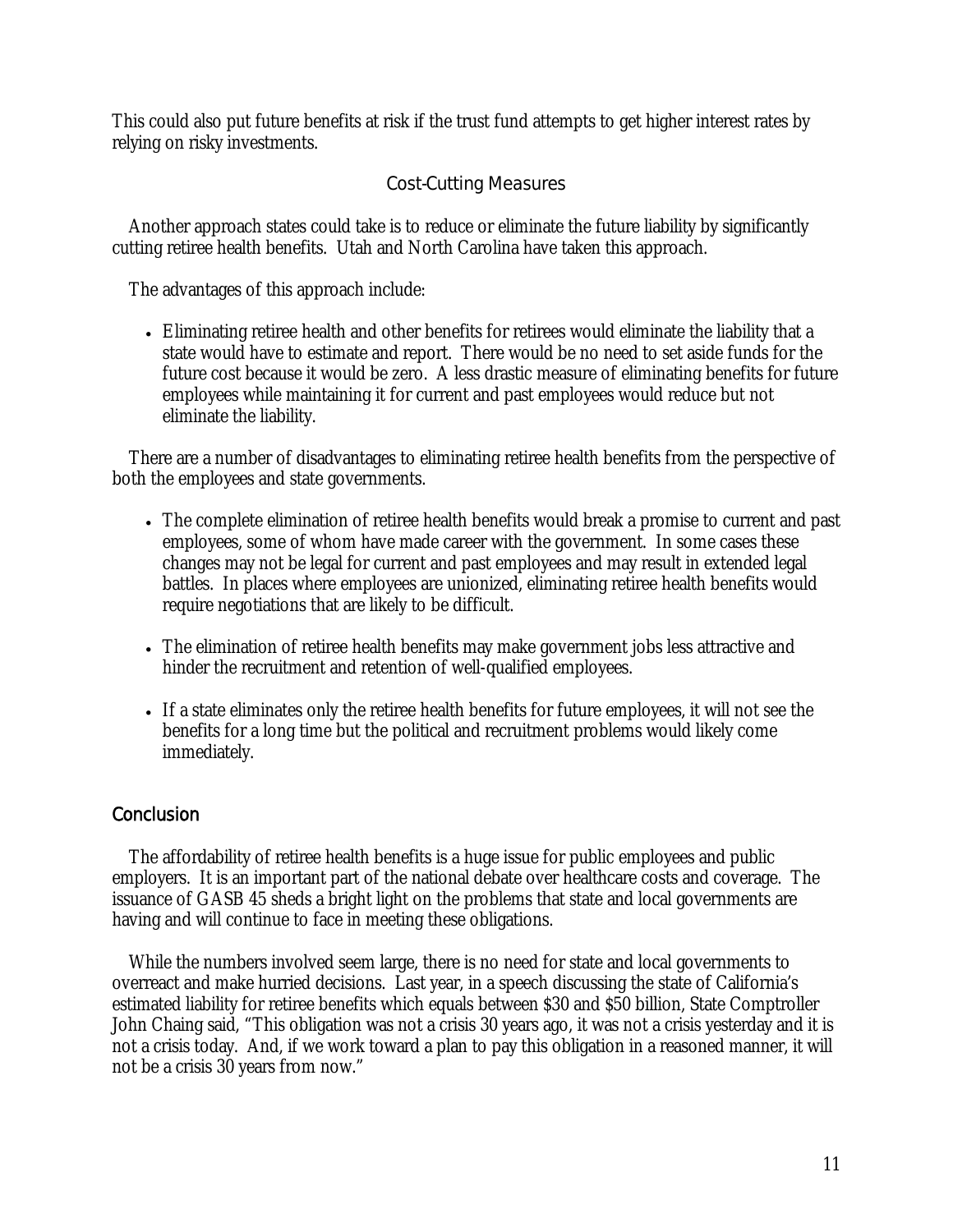State and local governments have time to proceed cautiously and they would be wise to do so. Bond rating agencies have indicated that they do not expect these liabilities to be eliminated overnight and will be satisfied with a plan for the future. The form that health insurance for all employees both public and private will take continues to be the subject of much debate.